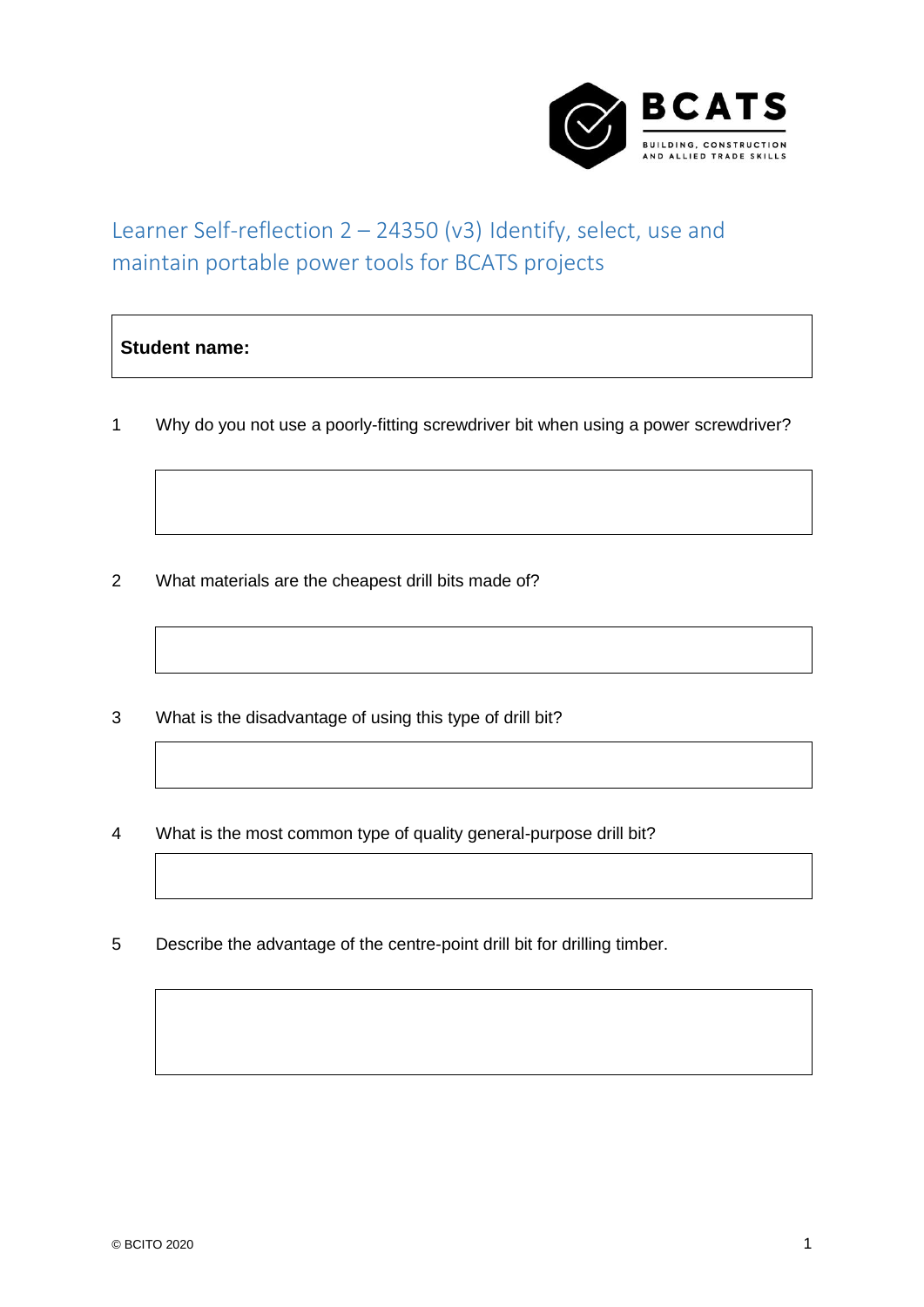- 6 What type of drill bit is needed to drill into concrete?
- 7 What type of power drill do you need to drill through concrete?
- 8 You need to drill a hole in a narrow, confined space. What type of power drill is best to use?
- 9 What could happen if you try to hold small objects in your hands when drilling?

10 Identify 4 safety rules for when using a portable power drill.

| $\mathbf{1}$ . |
|----------------|
|                |
| 2.             |
|                |
| 3.             |
|                |
| 4.             |
|                |
|                |

11 When drilling a hole in a piece of metal using a large-sized bit, what is the possible injury to the operator if the drill jams?